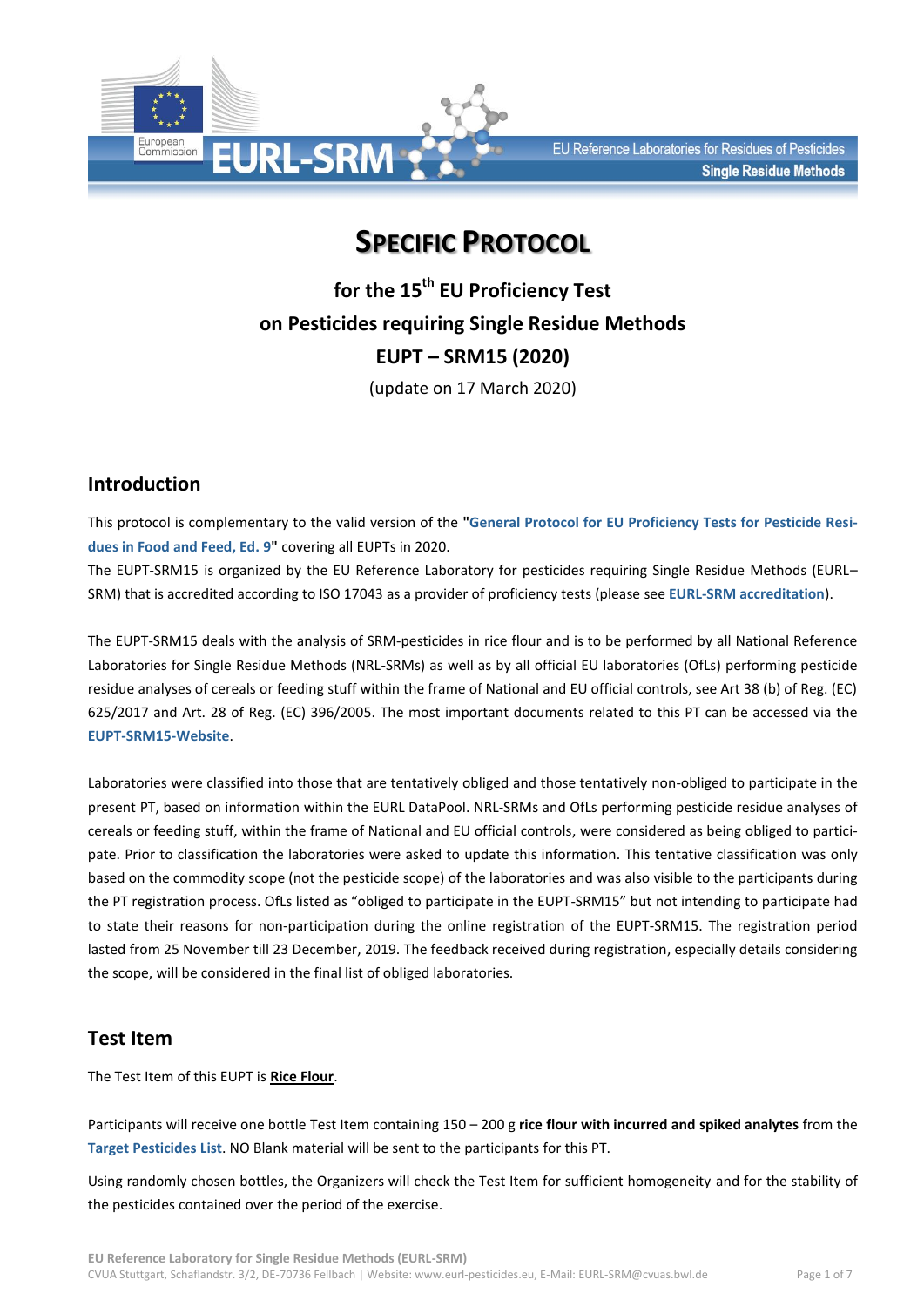### **Target Analytes and MRRLs**

The Test Item will contain several pesticides from the **EUPT-SRM15 [Target Pesticides](http://www.eurl-pesticides.eu/library/docs/srm/EUPT-SRM15_TargetPesticideList.pdf) List.** Laboratories should read this list carefully as it shows how the residues are expected to be reported as well as the **Minimum Required Reporting Levels (MRRLs)**. The MRRL values will be used to help identify false positive and false negative results and for the calculation of z-scores for false negatives. **Make sure to download the latest version of the EUPT-SRM15 [Target Pesticides List](http://www.eurl-pesticides.eu/library/docs/srm/EUPT-SRM15_TargetPesticideList.pdf) before starting with analysis and result reporting**.

## **Shipment of Test Item**

#### **Test item is planned to be shipped on 10 February, 2020**.

Test Item will be packed in thermo-boxes together with freeze gel packs and shipped from Germany via DHL Express to the participants. Prior to shipment a reminder will be sent to the participating laboratories by e-mail.

The participating laboratories must make their own arrangements for the receipt of the package. They should inform the Organizers of any public holidays in their country/city during the week of the shipment, and must make the necessary arrangements to receive the shipment, even if the laboratory is closed.

**Where complications during customs clearance or shipment are expected**, the participating laboratories should provide the Organizers in advance with suitable contact information (e.g. mobile phone numbers of laboratory personnel) as well as **instructions in local language** explaining the need to keep the package in the freezer in case of delays during shipment or custom clearance. This information will be attached to the package.

**After the packages is picked up and stored in the DHL delivery system, each participant will be informed by DHL about the tracking number of his package. The participants can follow the delivery state of their own packages online and must make any necessary arrangements to receive the delivery.**

**In case of unusual delays in the customs or within the recipient's country, the participants themselves are strongly encouraged to contact the local DHL Express office and/or the customs in order to help accelerate the clearance and delivery procedures.**

### **Instructions on handling the Test Item**

Once arrived, the Test Item should be stored deeply frozen (at -18°C or lower) until analysis in order to avoid any possible deterioration/spoilage of the sample material and to minimize analyte losses.

#### **Before analytical portions are taken for analysis, the Test Item should be mixed thoroughly in its entirety.**

**Participating laboratories are recommended using their routine standard operating procedures for extraction, clean-up and analytical measurement as well as their own reference standards for identification and quantification purposes.** Laboratories may also employ methods not yet implemented routinely, for example, if they are in the test-phase of implementing them. In this case the limited experience and the non-inclusion of the analytes in the routine scope should be indicated in the **EUPT-SRM15 [result submission webtool](http://www.eurl.dtu.dk/)**.

The homogeneity tests will be conducted using 5 g for both QuEChERS and QuPPe amenable pesticides. As sub-sampling variability increases with decreasing analytical portion size, sufficient homogeneity can be guaranteed only for sample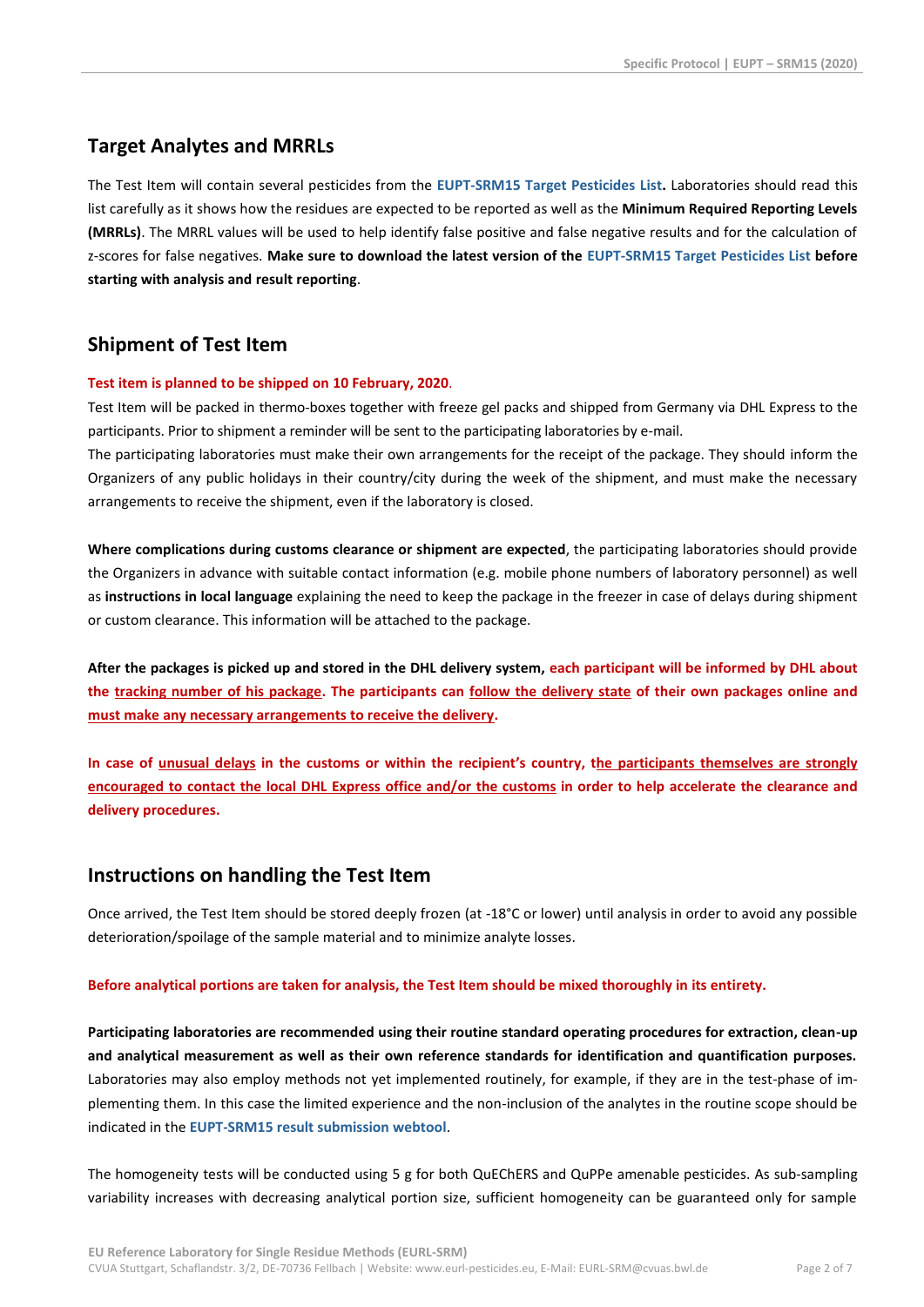portions equal to or bigger than the portion size used in the homogeneity test. Where smaller sample portions are employed, there will be uncertainty as to whether the portion-to-portion variability is still acceptable

### **Results submission webtool**

Sample receipt acknowledgement, analytical results and method information are to be submitted via the **[EUPT-SRM15](http://www.eurl.dtu.dk/) [result submission webtool:](http://www.eurl.dtu.dk/)**

- **Sample receipt acknowledgement: accessible from 10 February and should be complete by 19 February.**
- **Analytical results and method information: accessible from 10 February till 10 March.**
- **The deadline for result submission is 31 March, 11.30 pm (CEST), 2020.**
- **Additional information on the methods used for tentatively false negative results: accessible from 1 April till 9 April, 2020.**

A guideline for the new **EUPT-SRM15 [result submission webtool](http://www.eurl.dtu.dk/)** will be provided to the participants in due time. The **participants are urged to read it carefully before submitting their results**.

#### **- Login credentials and lab code**

**To access the EUPT-SRM15 [result submission webtool,](http://www.eurl.dtu.dk/) participants must use their personal login credentials (username and password). The link to the EUPT-SRM15 [result submission webtool](http://www.eurl.dtu.dk/) and the personal login credentials will be provided to the PT-contact persons on the day of sample shipment.**

**The lab's unique lab code for the EUPT-SRM15 will be provided to the participants following the first access to [EUPT-](http://www.eurl.dtu.dk/)SRM15 [result submission webtool.](http://www.eurl.dtu.dk/)**

#### **- Acknowledgement of package receipt and acceptance of PT-materials**

Once the laboratory has received the package with the PT material, it must report to the organizer via the **[EUPT-SRM15](http://www.eurl.dtu.dk/) [result submission webtool](http://www.eurl.dtu.dk/)** the date of receipt, whether the material is accepted or not, and any other comments concerning the test material. This task should be finalized by 19 February. If a laboratory does not respond by this deadline, the Organizers will assume that Test Item has been received and accepted. Please note that completing the sample receipt and acceptance acknowledgement information is a pre-requisite for accessing the website areas in which results and method information is submitted.

**Any participants not having received the Test Items by the Fri. 14 February at noon must inform the Organizer via e-mail [\(EURL-SRM@cvuas.bwl.de\)](mailto:EURL-SRM@cvuas.bwl.de) by Fri. 14 February 2:30 pm. The Organizer will consult the shipping company to localize the package and decide on further actionsincluding new shipment, if necessary**.

#### **- Reporting qualitative and quantitative results**

To report their results, laboratories must access the **EUPT-SRM15 [result submission webtool](http://www.eurl.dtu.dk/)**. **All results must be reported on this website by 31 March, 11.30 pm (CEST), 2020.** The website will not be accessible after this deadline, and all results submitted afterwards will not be accepted.

Before entering the results, please study the **EUPT-SRM15 [Target Pesticides List](http://www.eurl-pesticides.eu/library/docs/srm/EUPT-SRM15_TargetPesticideList.pdf)** carefully, in particular the residue definitions that apply to the EUPT, which may not be given in full on the result submission website.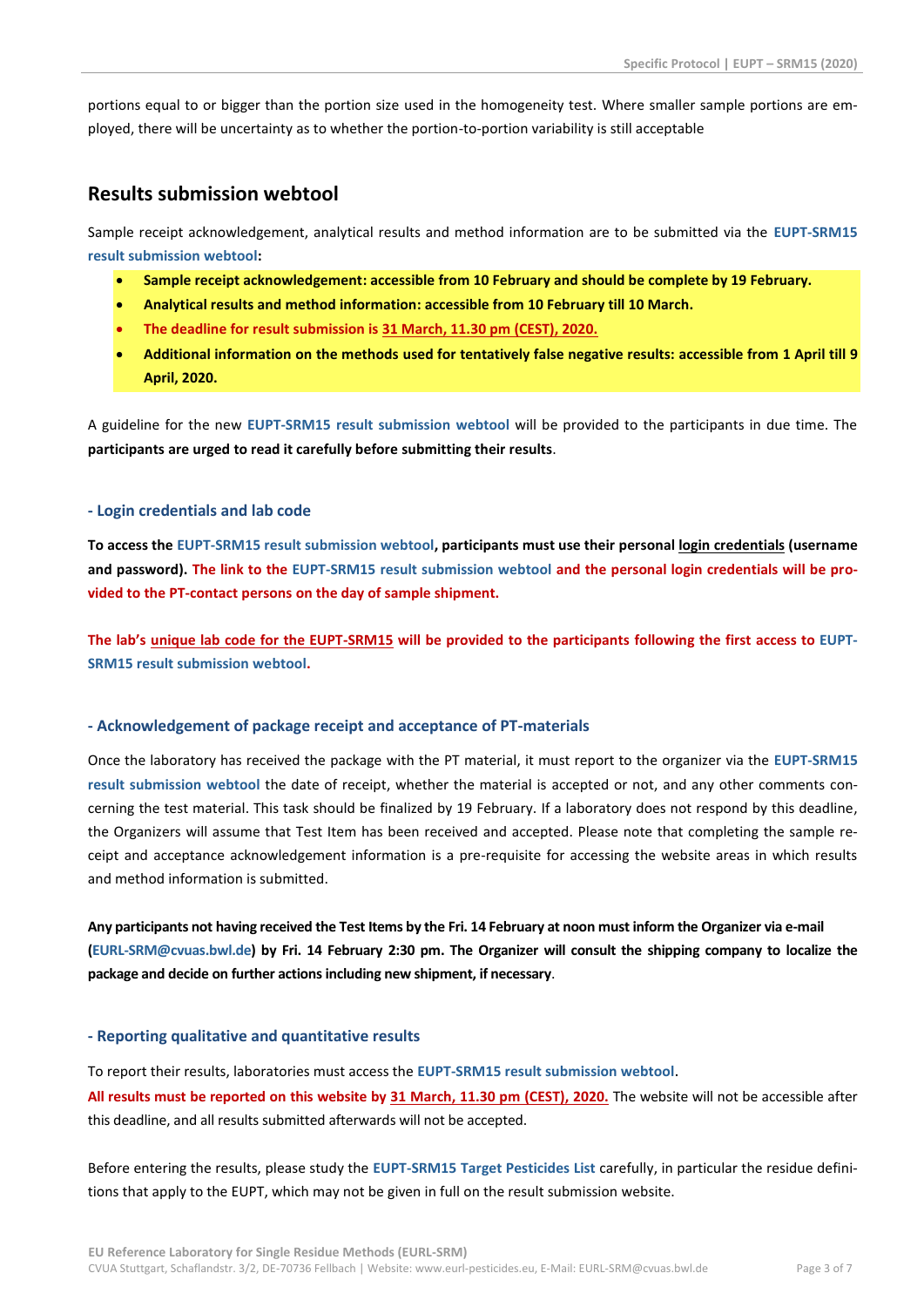Among others, the following fields will be available for reporting the quantitative results:

- "**Concentration in mg/kg":** the numerical pesticide concentrations that would be reported in routine work. Results should not be reported where a pesticide was not detected, or was detected below the RL (Reporting Limit) of the laboratory or the MRRL. Results reported as "< RL" or "< #.# mg/kg" will be judged as "false negatives".

The residue levels of the pesticides must be reported in mg/kg using the following **significant figures**:

- Levels <0.010 mg/kg to be expressed to 2 significant figures, e.g. 0.0058 mg/kg;
- Levels ≥ 0.010 mg/kg to be expressed to 3 significant figures, e.g. 0.156, 1.64, 10.3 mg/kg

Recovery-corrected results should be reported only where this reflects the lab's actual (or projected in case of new analytes) routine procedure; otherwise the non-recovery-corrected result should be reported. Where a **result was corrected for recovery,** the approach(es) followed to achieve this correction (e.g. standard additions to sample portions, procedural calibration, recovery factor, use of ILIS) must be reported in the respective fields.

- **"Conc. in blank in mg/kg":** concentration values of any pesticides from the **EUPT-SRM15 [Target Pesticides List](http://www.eurl-pesticides.eu/library/docs/srm/EUPT-SRM15_TargetPesticideList.pdf)** determined in the Blank Material (even at levels below the MRRL).
- **"Experience with this compound":** Use the dropdown-menu to indicate how many years you have been analysing for the concerned compound, using the method applied in this EUPT.

#### **- Reporting Information on Analytical Methodology**

On the page of "**Edit methods"** of **EUPT-SRM15 [result submission webtool](http://www.eurl.dtu.dk/)** the participating laboratories must provide information on the analytical method(s) applied to pesticides, which were analysed and detected in the Test Item.

The participating laboratories are urged to thoroughly fill-in all requested information. If entries in required fields are missing, you cannot submit your results.

**For detailed information on the columns on** the page of "**Edit methods" please refer to the guideline for results submission, that will be distributed to all participants in due time, and that can also be download from the support box on the webtool**.

#### **- Submission of results**

**Once you have entered all your results and checked their correctness, you have to submit them by clicking "Final submission" button that can be found at the bottom of each page. This has to be done before the submission deadline, afterwards, you will NOT be able to change your data anymore. Without "Final submission" your results and method information will not be included in the evaluation!**

#### **- Additional Information**

If the laboratory has obtained tentatively false negative result(s), it will be asked to enter the method information for the analytes(s) in question after the results submission period is closed.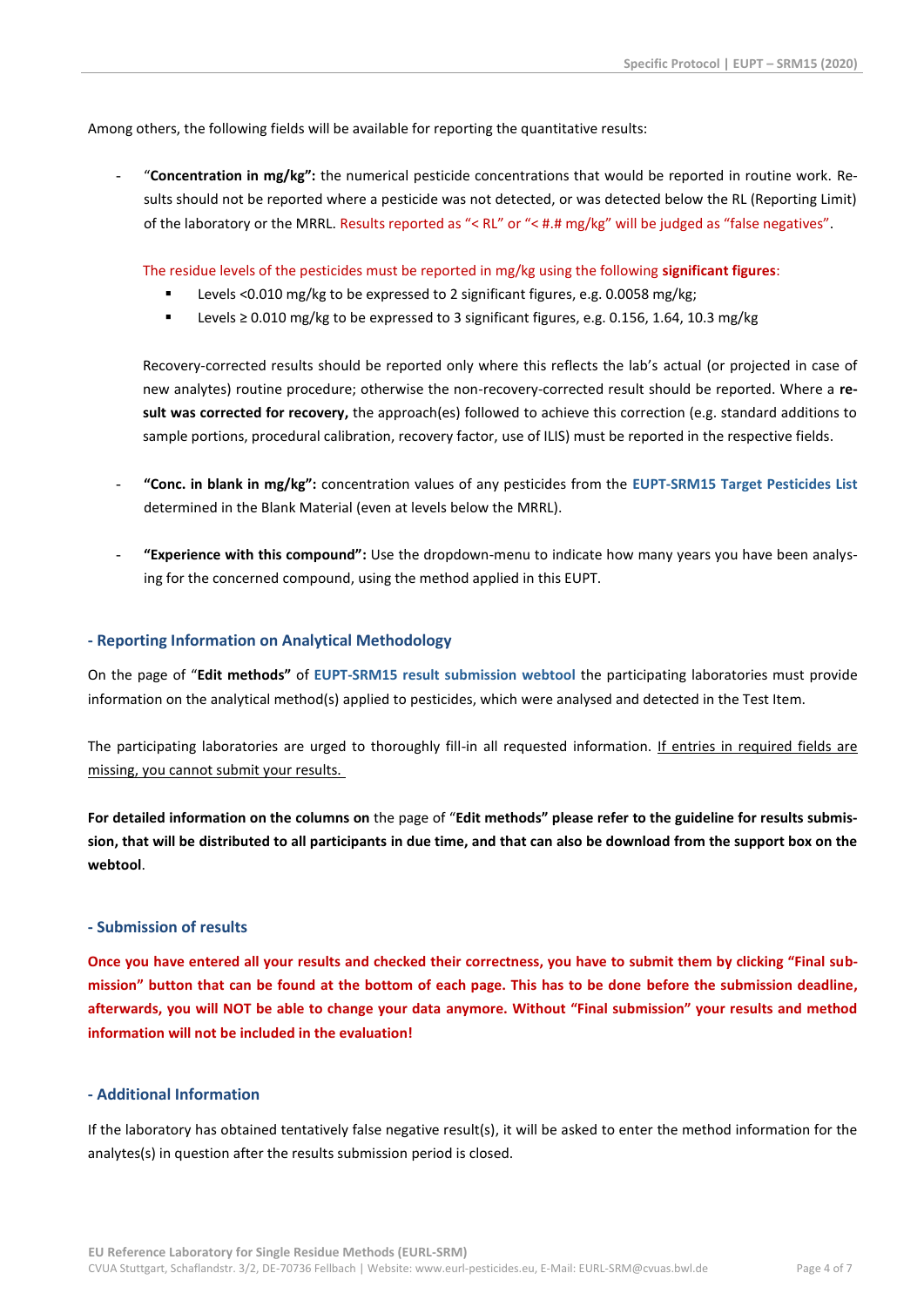### **Subcontracting**

The following tasks were subcontracted to the EURL-CF, Lyngby, Denmark:

- a) Generation of the login credentials
- b) Programming and administration of EUPT-SRM15 result submission website

### **Follow-up actions**

After the distribution of the EUPT-SRM15 Preliminary Report, laboratories with poor results (high absolute z-scores, false negatives or false positives) will be asked to provide information concerning the reasons for the poor performance, and to report possible corrective actions. This information will be forwarded to the corresponding NRL-SRMs upon request. All EUPT-SRM15-participants are welcome to ask the EURL-SRM for technical assistance.

The Organizer might ask laboratories to provide missing methodology information that is important for the evaluation and interpretation of the PT.

According to instructions from DG-SANTE, the "**[Protocol for management of underperformance in comparative testing](http://www.eurl-pesticides.eu/docs/public/tmplt_article.asp?CntID=672&LabID=100&Lang=EN)  [and/or lack of collaboration of](http://www.eurl-pesticides.eu/docs/public/tmplt_article.asp?CntID=672&LabID=100&Lang=EN) NRLS"** is to be followed by NRLs.

### **Documents**

All documents related to the EUPT–SRM15 can be found in the **[EURL-Document Repository \(CIRCA-BC\).](https://circabc.europa.eu/w/browse/2bf8a04a-0137-47cc-bf5e-b4e854c13316)** Links to the documents can also be found in the **[EUPT-SRM15](http://www.eurl-pesticides.eu/docs/public/tmplt_article.asp?LabID=200&CntID=1138&Theme_ID=1&Pdf=False&Lang=EN) Website.**

For further information please contact the organizers **[EURL-SRM@cvuas.bwl.de](mailto:EURL-SRM@cvuas.bwl.de)**

Please check the **[EUPT-SRM15](http://www.eurl-pesticides.eu/docs/public/tmplt_article.asp?LabID=200&CntID=1138&Theme_ID=1&Pdf=False&Lang=EN) Website** before starting with the analysis in order to **make sure, that you have the latest version of all documents available**. In case of major changes the participants will be informed via e-mail.

### **Participation fees and payment details**

To cover the costs of production, handling and shipment of the PT-Materials the following fees will be charged for one unit of the PT-Material to the participating laboratories:

- OfLs (including NRLs) from EU countries, EU-candidate countries and EFTA countries: 200 €
- Labs based in third countries: 350 €

**An invoice issued to the "invoice address" stated in the registration form will be sent approximately one week after sample shipment to the invoice e-mail address stated in the registration form. Should the payment being taken care of by another department/institution, the recipient of the invoice is requested to forward the invoice accordingly. Details on payment are given in the invoices.**

**Payment is expected to be made within 30 days upon the invoice issue date,** unless special information was provided by the participant during registration and/or otherwise agreed between participant and the Organizers.

**If, for any reason, payment cannot be carried out before this date, please contact the Organizers to give explanations.** 

**If no payment or no proof of payment is received and no explanation is given to the Organizers, the Organizers reserve**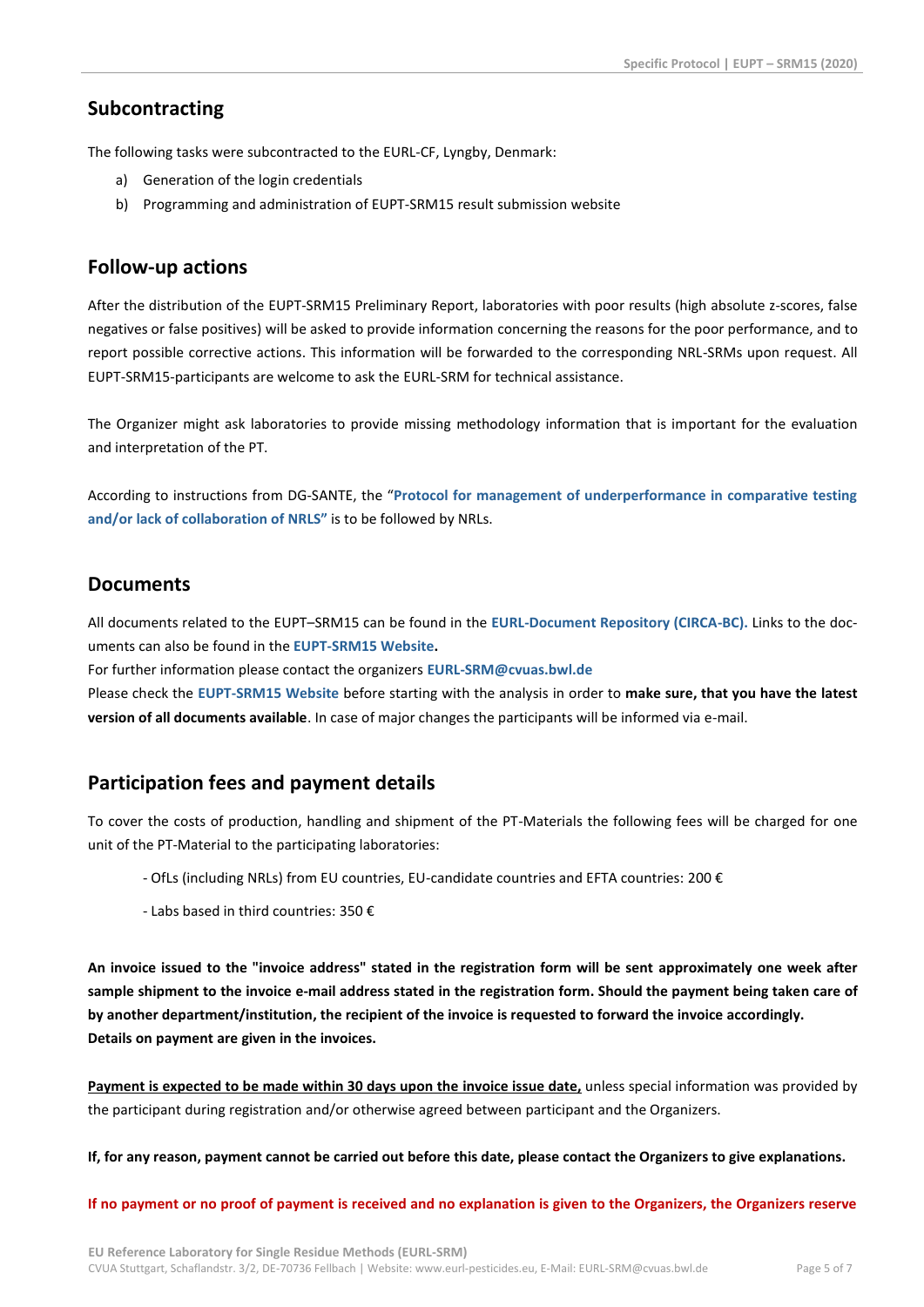**the right to exclude the results of the concerned laboratory from the Final EUPT-Report, or to refuse its participation in future EUPT-SRMs.**

#### **Bank Details:**

| <b>Bank account holder:</b>       | Landesoberkasse Baden Wuerttemberg             |
|-----------------------------------|------------------------------------------------|
| <b>Bank Name:</b>                 | <b>Baden Wuerttembergische Bank</b>            |
| <b>IBAN:</b>                      | DE 02 6005 0101 7495 5301 02                   |
| <b>BIC/SWIFT:</b>                 | <b>SOLADESTXXX</b>                             |
| <b>Payee identification text:</b> | See invoice (important and MUST be indicated!) |
| <b>VAT of CVUA Stuttgart</b>      | DE 811 600 510                                 |

#### **Please note:**

**EURL-AO based in CVUA Freiburg and EURL-SRM based in CVUA Stuttgart belong to the same ministry and have thus the same bank account.**

**If your laboratory is participating in both PTs (EUPT-SRM15 and EUPT-AO15), please ask your financial department to transfer the fee for each of the PTs separately using the corresponding payee identification text (= invoice number) given in each invoice. Without this text, your payment will not be able to reach the correct EURL.**

### **Calendar of EUPT-SRM15**

(please see [http://www.eurl-pesticides.eu/library/docs/srm/EUPT-SRM15\\_Calendar.pdf\)](http://www.eurl-pesticides.eu/library/docs/srm/EUPT-SRM15_Calendar.pdf)

### **Target Pesticides List of EUPT-SRM15**

(please see [http://www.eurl-pesticides.eu/library/docs/srm/EUPT-SRM15\\_TargetPesticideList.pdf\)](http://www.eurl-pesticides.eu/library/docs/srm/EUPT-SRM15_TargetPesticideList.pdf)